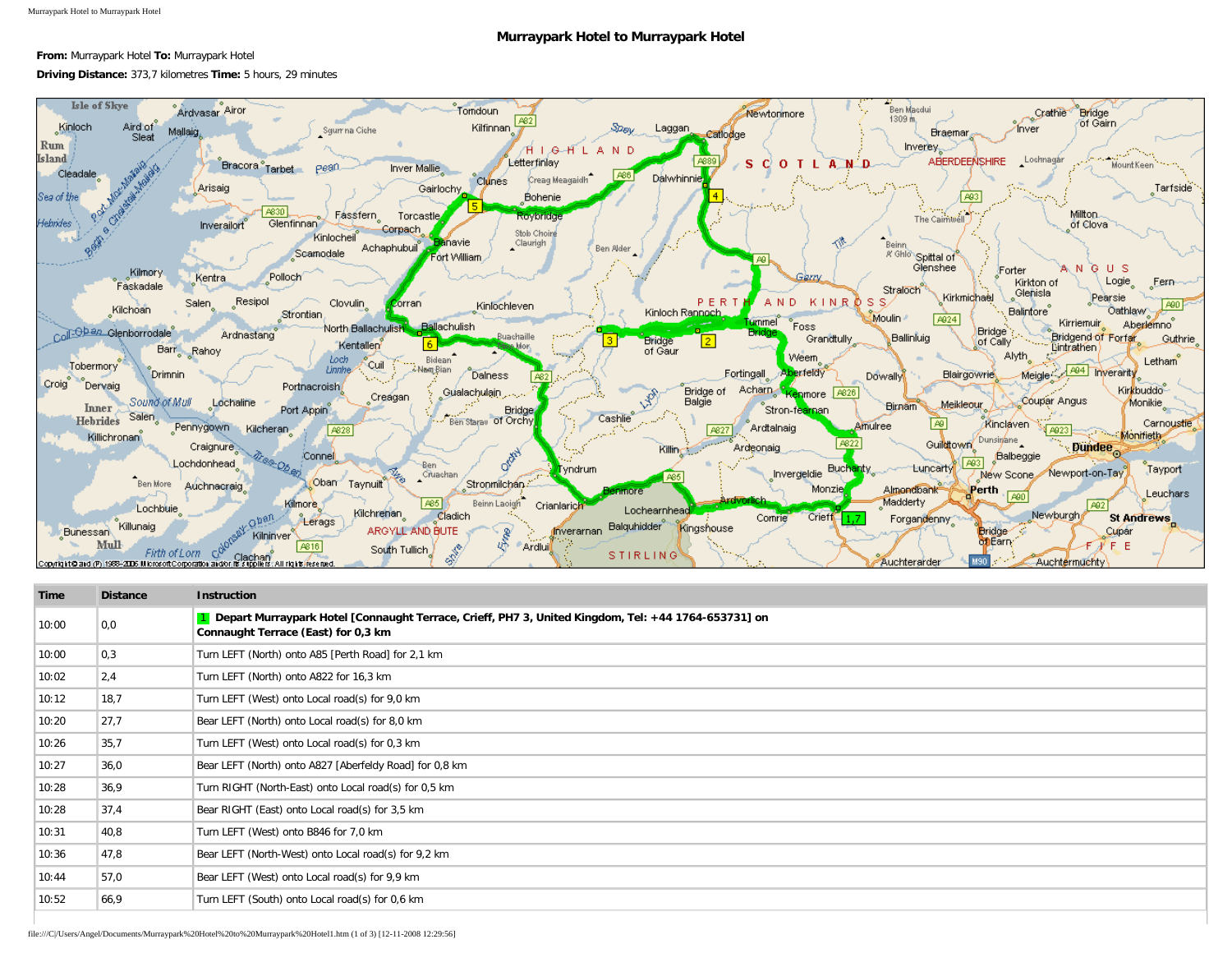$\overline{\phantom{a}}$ 

| 10:53 | 67,5  | 2 At Carie, return North on Local road(s) for $0.6 \text{ km}$            |
|-------|-------|---------------------------------------------------------------------------|
| 10:54 | 68,1  | Turn LEFT (West) onto Local road(s) for 1,7 km                            |
| 10:56 | 69,8  | Bear LEFT (South-West) onto Local road(s) for 0,6 km                      |
| 10:56 | 70,4  | Bear RIGHT (West) onto Local road(s) for 90 m                             |
| 10:56 | 70,5  | Bear LEFT (South-West) onto Local road(s) for 10 m                        |
| 10:56 | 70,5  | Bear RIGHT (West) onto Local road(s) for 80 m                             |
| 10:56 | 70,6  | Turn LEFT (West) onto Local road(s) for 9,7 km                            |
| 11:04 | 80,2  | Bear RIGHT (North-West) onto Local road(s) for 0,4 km                     |
| 11:04 | 80,7  | Turn LEFT (West) onto B846 for 8,5 km                                     |
| 11:10 | 89,2  | 3 Arrive B846, Pitlochry PH17 2                                           |
| 12:10 | 89,2  | Depart B846, Pitlochry PH17 2 on B846 (East) for 26,2 km                  |
| 12:27 | 115,4 | Bear LEFT (North-East) onto B846 [Allt Mor Place] for 0,5 km              |
| 12:28 | 115,8 | Keep STRAIGHT onto B846 for 3,8 km                                        |
| 12:30 | 119,6 | Bear LEFT (North-East) onto B847 for 7,0 km                               |
| 12:35 | 126,7 | Turn LEFT (North) onto Local road(s) for 20 m                             |
| 12:36 | 126,7 | Bear LEFT (West) onto Local road(s) for 0,3 km                            |
| 12:36 | 127,0 | Bear RIGHT (North-West) onto Local road(s) for 7,1 km                     |
| 12:42 | 134,1 | Bear LEFT (West) onto Local road(s) for 0,3 km                            |
| 12:42 | 134,4 | Turn LEFT (West) onto A9 for 18,9 km                                      |
| 12:53 | 153,3 | Turn LEFT (West) onto A889 for 1,8 km                                     |
| 12:55 | 155,1 | 4 At Dalwhinnie, stay on A889 (North) for 12,1 km                         |
| 13:02 | 167,1 | Turn LEFT (South) onto A86 for 45,5 km                                    |
| 13:32 | 212,6 | Turn RIGHT (North) onto A82 for 1,5 km                                    |
| 13:33 | 214,1 | Keep LEFT onto B8004 for 4,1 km                                           |
| 13:36 | 218,3 | 5 At Gairlochy, stay on B8004 (West) for 10,4 km                          |
| 13:43 | 228,7 | Turn LEFT (East) onto A830 for 1,9 km                                     |
| 13:45 | 230,5 | Turn RIGHT (South) onto A82 for 1,9 km                                    |
| 13:47 | 232,4 | At roundabout, take the SECOND exit onto A82 [Belford Road] for 0,9 km    |
| 13:48 | 233,4 | At roundabout, take the FIRST exit onto A82 for 0,8 km                    |
| 13:49 | 234,2 | At roundabout, take the THIRD exit onto A82 [Auchintore Road] for 20,3 km |
| 14:05 | 254,4 | At roundabout, take the SECOND exit onto A82 for 2,6 km                   |
| 14:07 | 257,0 | 6 At Ballachulish, stay on A82 (East) for 58,5 km                         |
| 14:44 | 315,5 | Keep LEFT onto A85 for 25,9 km                                            |
| 15:01 | 341,4 | Keep STRAIGHT onto A84 for 1,0 km                                         |
| 15:01 | 342,4 | Turn LEFT (East) onto Local road(s) for 4,8 km                            |
| 15:06 | 347,2 | Bear RIGHT (East) onto Local road(s) for 7,3 km                           |
| 15:11 | 354,5 | Turn RIGHT (East) onto A85 for 18,1 km                                    |
| 15:25 | 372,6 | Turn LEFT (North-East) onto Craigard Road for 0,1 km                      |
| 15:26 | 372,7 | Turn RIGHT (South-East) onto Victoria Terrace for 0,5 km                  |
| 15:27 | 373,3 | Turn LEFT (North-East) onto Ferntower Road for 0,4 km                     |
|       |       |                                                                           |